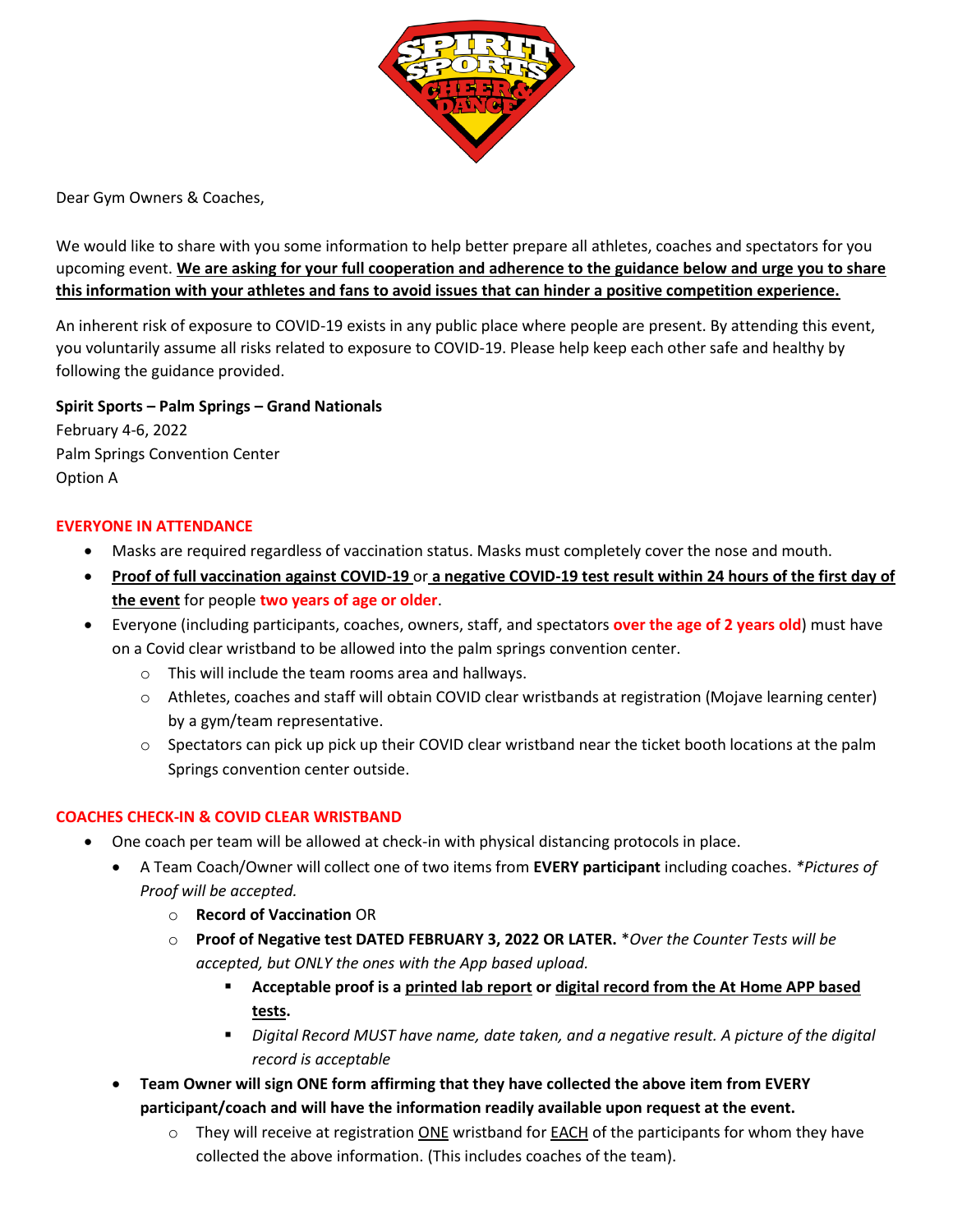- *COVID CLEAR wristbands will picked up in a separate line than USASF Green Light wristbands.*
- All Coaches and Owners will need to present I.D. (USASF Membership I.D. Or USA Cheer Membership Card) to receive your USASF Green Light wristband at check-in.

## **SPECTATOR TICKETING & COVID CLEAR WRISTBAND**

- Spectators will be allowed into the venue to view all performances.
- Tickets can be purchased pre-event online or on site (cash only). *\*Additional fees for online ticket purchases may apply.*
- At various "COVID CheckPoint" Stations, spectators will be able to present either **Proof of full vaccination against COVID-19** or **a negative COVID-19 test result within 24 hours of the first day of the event** for people two years of age or older. A valid ID must be presented with any of the two methods for persons old enough to have such an ID.
	- o **Record of Vaccination** or **Picture of Record of Vaccination**
	- o **Proof of Negative test DATED FEBRUARY 3, 2022 OR LATER.** \**Over the Counter Tests will be accepted, but ONLY the ones with the App based upload.*
		- **Acceptable proof is a printed lab report or digital record from the At Home APP based tests.**
		- *Digital Record MUST have name, date taken, and a negative result. A picture of the digital record is acceptable*
- Spectators will receive **ONE** wristband for each instance as outlined above.

## **EVENT CONCESSIONS & VENDOR MERCHANDISE**

• Concessions and merchandise will be available at the competition venue. Please note transactions may be limited to credit card only.

### **EVENT AWARDS**

- All awards ceremonies will happen live on-site for spectators and athletes to view throughout the day according to the awards schedule.
- Awards will not be mailed post event.

### **Post-Event**

As part of our commitment to safety, our goal is to assist with providing information of possible exposure to those that may have attended an event where someone tested positive. Close contact will be determined utilizing the CDC definition: a close contact is anyone who was within 6 feet of an infected person for a total of 15 minutes or more over a 24-hour period (for example, three individual 5-minute exposures for a total of 15 minutes). Following the event, please use this link to report any COVID-19 positive cases that occur within 5 days of the event. [COVID-19 Reporting](https://nam11.safelinks.protection.outlook.com/?url=https%3A%2F%2Fvarsityspirit.wufoo.com%2Fforms%2Fz1sityka1v9hk5l%2F&data=04%7C01%7Cjloper%40varsity.com%7C1a3246a08fff48858d1008d97f6f878c%7Cf211770eb3bf4850af0aaee4b2ea894e%7C1%7C0%7C637680939257177896%7CUnknown%7CTWFpbGZsb3d8eyJWIjoiMC4wLjAwMDAiLCJQIjoiV2luMzIiLCJBTiI6Ik1haWwiLCJXVCI6Mn0%3D%7C1000&sdata=ZhzQI8BQFh1RJPmf3jr8C5yYQjzcEhLwv%2B87Ma8kRXU%3D&reserved=0)

Additional details regarding this event, including the preliminary schedule, will be sent 10 days prior to the competition. The final details and schedule for this individual competition will be continuously monitored and may be adjusted, including making the competition virtual, if necessary. All guidelines are subject to change based on Centers for Disease Control and Prevention ("CDC"), federal, state, local and venue-specific guidance. We will communicate any changes to you as soon as they are confirmed.

[CLICK HERE](https://www.varsity.com/wp-content/uploads/2021/09/VS_Competitions_COVID_MinimumStandards_21.pdf) to view Varsity Spirit's baseline safety standards (this event will be Option B with Virtual Awards).

### **Helpful links for additional information:**